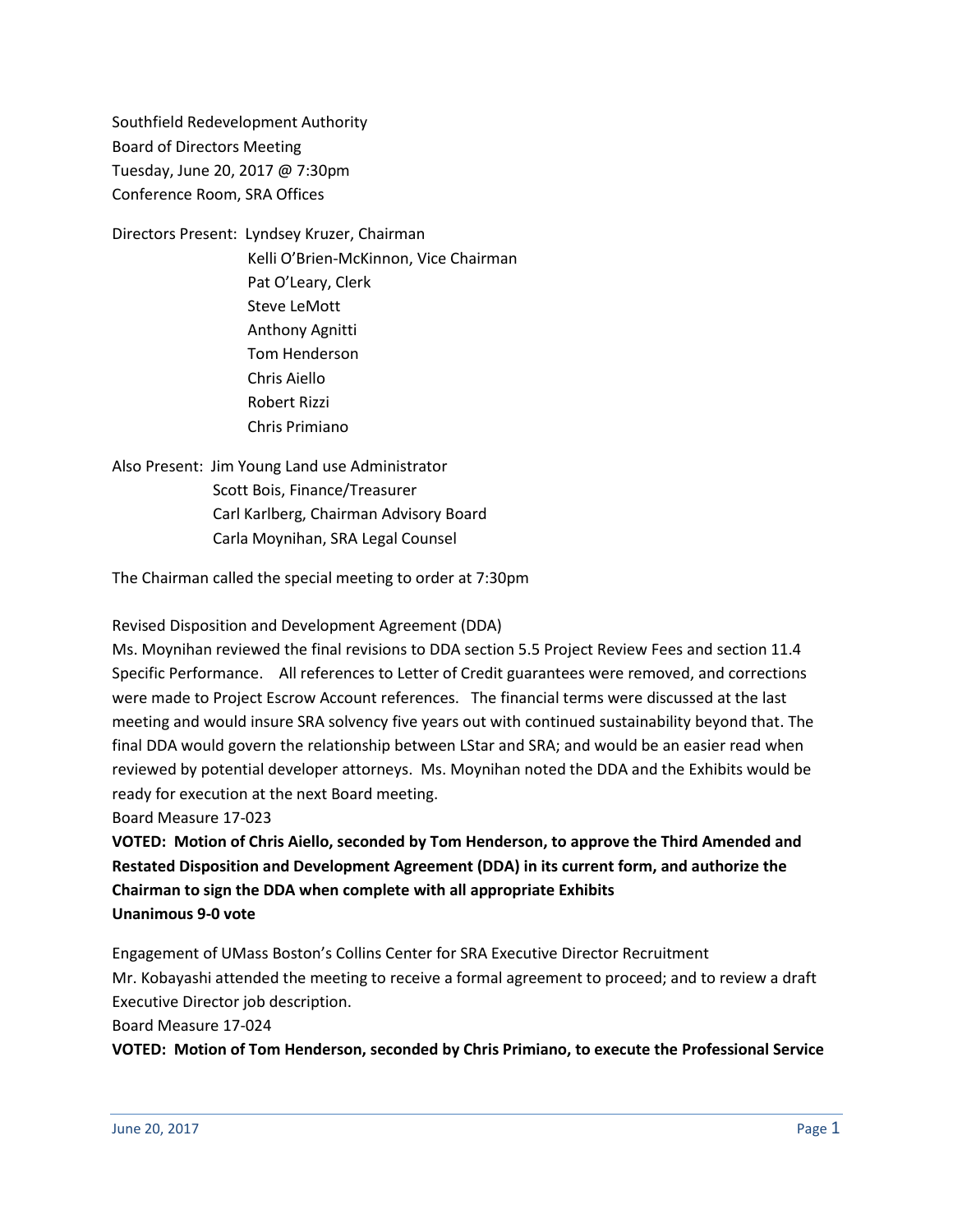## **Agreement between SRA and UMass Boston's Collins Center for the Executive Director Recruitment Unanimous 9-0 vote**

Discussion ensued on executing an agreement with LStar for reimbursement of expenses incurred for the services provided by the Collins Center. Some Directors voiced concern on whether or not a conflict of interest would occur if LStar paid for the Collins Center contract. Ms. Moynihan stated that in her opinion there would not be a conflict of interest. Some Directors voiced concern on LStar having input on the executive director profile, and participating in the Collins Center interview process. It was noted that LStar had been very clear about the lead person they would want to communicate with at SRA. Mr. Kobayashi indicated the executive director profile would not be swayed by anyone other than the SRA Directors. After a lengthy debate, the board reached a consensus on LStar reimbursement. Board Measure 17-025

# **VOTED: Motion of Tom Henderson, seconded by Kelli O'Brien-McKinnon, to execute the Executive Director Recruitment Fee Agreement by and between Southfield Redevelopment Authority and LStar Southfield, LLC for the reimbursement of services provided by the Collins Center Unanimous 9-0 vote**

### Executive Director Job Description

Discussion ensued on the duties of an executive director. The Chairman noted the executive director would not be referred to as an executive officer of the organization. Mr. Kobayashi stated he would be contacting each Board member to discuss their view of the future SRA 3-5 years out; noted that the pool of candidates the job would draw would be looking for powers and duties analogous to the profession; and agreed to attend the next meeting of the Board on the July  $10<sup>th</sup>$  to refine the job description and profile.

### Revisions to SRA Employee Handbook

Further revisions were considered to the SRA Employee Handbook related to attendance, hours of operation, remote work, and vacation requests. No action was taken and the matter was tabled to the next meeting.

### Public Comments

Mrs. Parsons, Rockland, stated that LStar should have no communication problems at all with SRA staff as they already owned the land and understood the legislation and zoning. The Chairman stated there were still day to day needs for SRA and LStar to communicate, beyond zoning.

Next meeting - June 26, 2017

**VOTED: Motion of Bob Rizzi, seconded by Chris Primiano to adjourn the meeting Unanimous 9-0 vote**